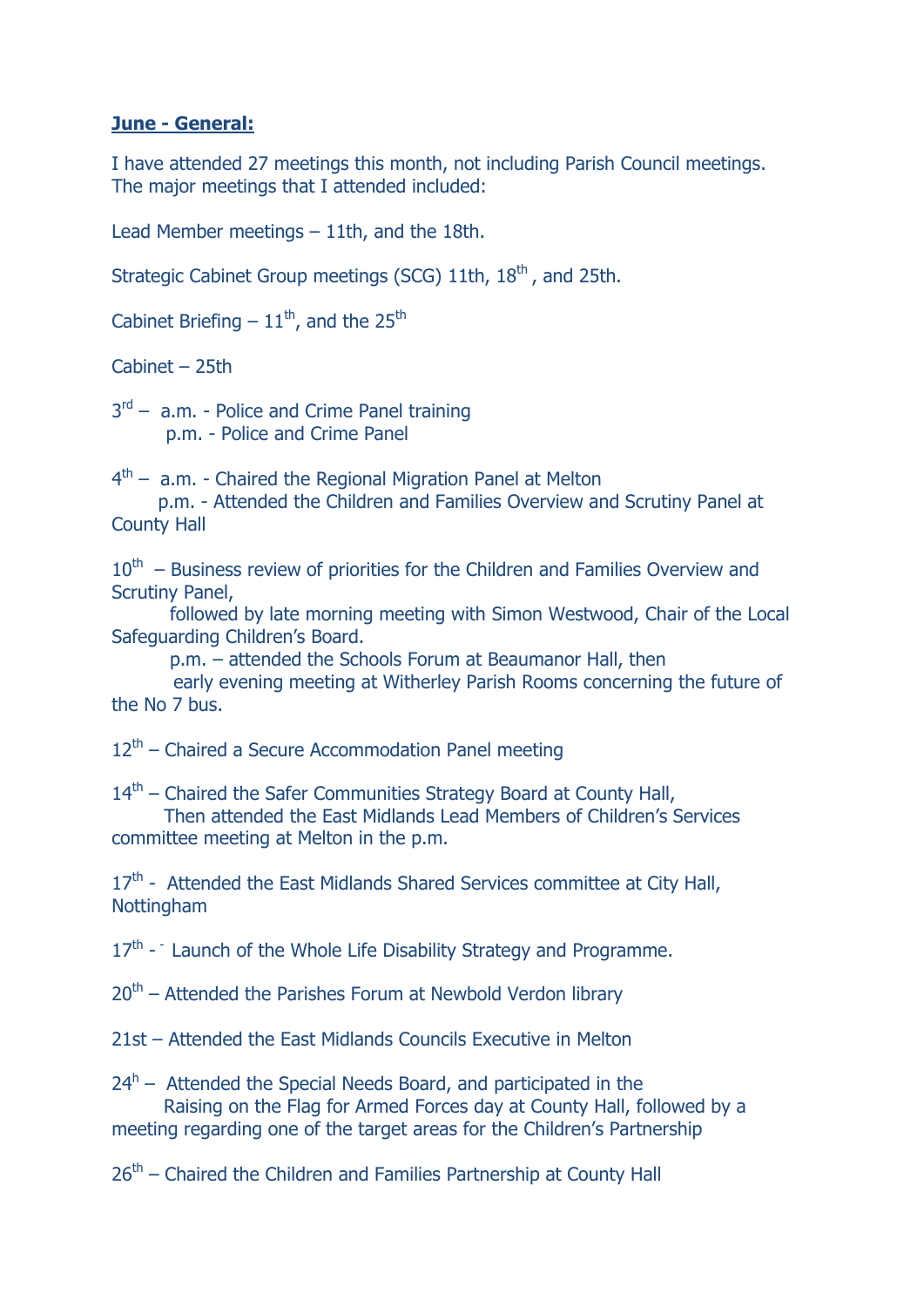# **Cabinet: (over 400 pages of reading) – 25th June**

Scrutiny review Panel recommendations regarding Corporate Parenting

East of Lutterworth Strategic Development area

Annual report on Commercial Strategy

Capital Investment in Social Care accommodation-based support services

Review of long term Residential and Nursing Care fees

Redevelopment of Disability Services in North West Leicestershire

Leicestershire Substance Misuse Strategy

North and East Melton Mowbray distributor road

Highways Initiative – Delivering for Parishes and Communities

M1 Junction 23/A512 Improvement

HS2 Phase 2B Design refinement

Consultation Recycling and Household Waste Sites – Future Service Offer

Leicestershire Youth Justice Plan 2019 – 2020

County Council Planning Obligations Policy

# **Safer Communities Strategy Board 14.04.19**

I was re-appointed Chair of this Board.

The first substantive item was Performance update for Quarter 4 (Jan – Mar 19)

We received an oral update from the Chief Executive of the office of the Police & Crime Commissioner

There was a presentation on 'Aggravated Burglaries', as distinct from 'Violent Burglaries'. The former involves gangs of armed men breaking into premises, whereas the latter involves no prior carrying of weapons but finding such implements from within the premises. Of particular concern was the use of police impersonation for one burglary by 6 burglars in Burbage. This follows other reports of single men impersonating police officers and trying to gain access to properties usually owned by elderly residents who may well live on their own. One of these cases occurred in Orton, in the Parish of Twycross. Advice is, ask to see their identity